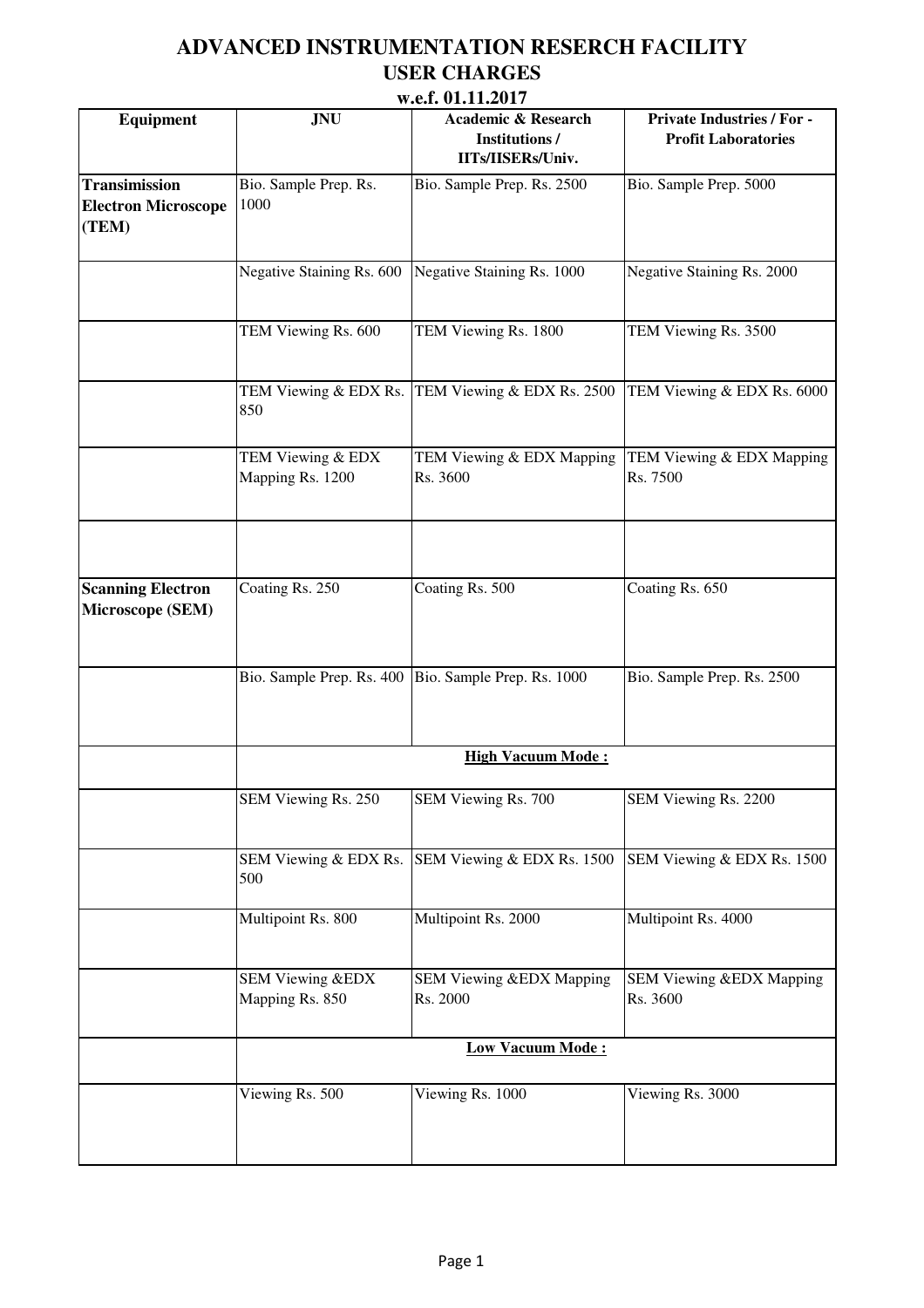|                                                                                                                               |                                                                                   | W.C.L. VI.LL.4VII                                                                                                                                                                                                                                                                                                                                                                                                         |                                                                               |
|-------------------------------------------------------------------------------------------------------------------------------|-----------------------------------------------------------------------------------|---------------------------------------------------------------------------------------------------------------------------------------------------------------------------------------------------------------------------------------------------------------------------------------------------------------------------------------------------------------------------------------------------------------------------|-------------------------------------------------------------------------------|
| <b>Equipment</b>                                                                                                              | <b>JNU</b>                                                                        | <b>Academic &amp; Research</b><br><b>Institutions/</b><br>IITs/IISERs/Univ.                                                                                                                                                                                                                                                                                                                                               | <b>Private Industries / For -</b><br><b>Profit Laboratories</b>               |
|                                                                                                                               | Confocal Microscope FRET and FRAP Rs. 400<br>per hour                             | FRET and FRAP Rs. 2500 per<br>hour                                                                                                                                                                                                                                                                                                                                                                                        | FRET and FRAP Rs. 6000 per<br>hour                                            |
|                                                                                                                               |                                                                                   |                                                                                                                                                                                                                                                                                                                                                                                                                           |                                                                               |
| <b>Time Resolved</b><br><b>Fluorescence</b><br><b>Spectrometer (TRFS)</b>                                                     | Rs. 200 per hour or 1200<br>per day                                               | Rs. 300 per hour or 2700 per day Rs. 1000 per hour or Rs. 5000                                                                                                                                                                                                                                                                                                                                                            | per day                                                                       |
|                                                                                                                               |                                                                                   |                                                                                                                                                                                                                                                                                                                                                                                                                           |                                                                               |
| <b>Liquid Nitrogen</b><br>(LN2)<br>w.e.f. 01.07.2021                                                                          | Rs. 50 per litre                                                                  | Rs. 100 per litre                                                                                                                                                                                                                                                                                                                                                                                                         | Rs. 150 per litre                                                             |
|                                                                                                                               |                                                                                   |                                                                                                                                                                                                                                                                                                                                                                                                                           |                                                                               |
| <b>FTIR</b><br>w.e.f 04.01.2021                                                                                               | Rs. 300/-                                                                         | Rs.600/-                                                                                                                                                                                                                                                                                                                                                                                                                  | Rs. 1200/-                                                                    |
| <b>FTIR</b> with peltier<br>attachment<br>w.e.f 04.01.2021                                                                    | Rs. 500/-                                                                         | Rs. 1000/-                                                                                                                                                                                                                                                                                                                                                                                                                | Rs. 1500/-                                                                    |
|                                                                                                                               |                                                                                   |                                                                                                                                                                                                                                                                                                                                                                                                                           |                                                                               |
|                                                                                                                               |                                                                                   |                                                                                                                                                                                                                                                                                                                                                                                                                           |                                                                               |
| <b>X-Ray Diffraction</b><br><b>System for Powder-</b><br>Thin Films with low<br>temp.<br><b>XRD</b> at Variable<br>temprature | Rs. 250 per sample<br>Rs. 500 and per scan at<br>different tempratures<br>Rs. 250 | Rs. 800 per sample<br>Rs. 1000+ per scan at different<br>tempratures Rs. 300                                                                                                                                                                                                                                                                                                                                              | Rs. 1200 per sample<br>Rs. 2000+ per scan at different<br>tempratures Rs. 500 |
| <b>Remarks:</b>                                                                                                               | booked for the dayhave finished their analysis.                                   | 1. Sample should be crushed and brought in powder form<br>2. Maximum of one requisition form per user will be accepted in one single day. Subsequent<br>requisition form of same user will be accepted for booking and analysis only after all other user<br>3. The maximum time for analysis of one sample is one hour. After every one hour, the same<br>sample would be treated as new sample and charged accordingly. |                                                                               |
|                                                                                                                               |                                                                                   |                                                                                                                                                                                                                                                                                                                                                                                                                           |                                                                               |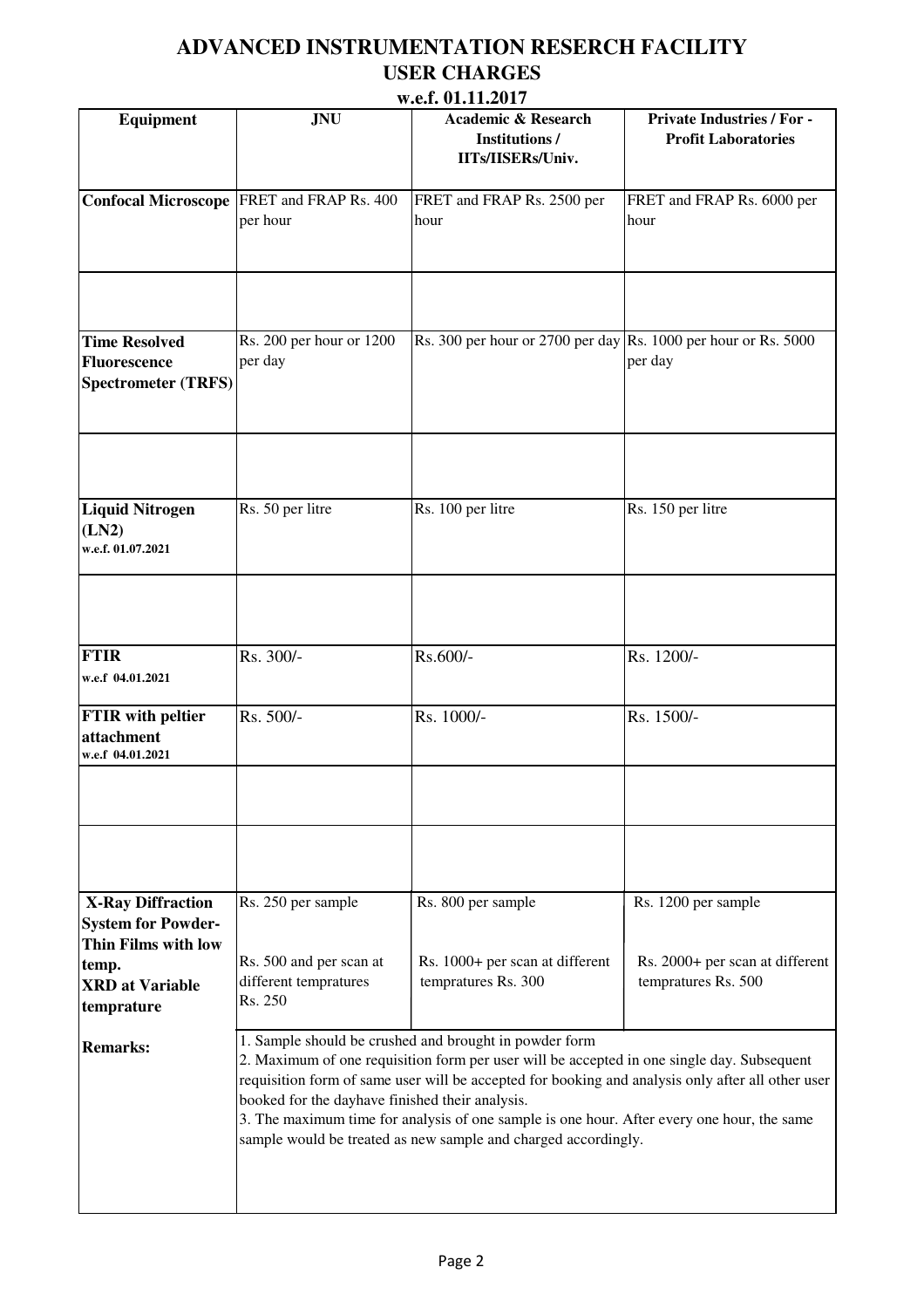|                  |                                | W.C.L. VI.LI.4VI /                                      |                                   |
|------------------|--------------------------------|---------------------------------------------------------|-----------------------------------|
| <b>Equipment</b> | <b>JNU</b>                     | <b>Academic &amp; Research</b>                          | <b>Private Industries / For -</b> |
|                  |                                | <b>Institutions/</b><br>IITs/IISERs/Univ.               | <b>Profit Laboratories</b>        |
|                  |                                |                                                         |                                   |
| <b>EDXRF</b>     |                                | Semi quantitative Analysis: Semi quantitative Analysis: | Semi quantitative Analysis:       |
|                  | A) In Vacuum Mode:             | A) In Vacuum Mode:                                      | A) In Vacuum Mode:                |
|                  | i)Pellet Form:                 | i) Pellet Form:                                         | i)Pellet Form:                    |
|                  | Rs. 500 per sample             | Rs. 1000 per sample                                     | Rs. 2000 per sample               |
|                  | ii) Aerosol Filters:           | ii) Aerosol Filters:                                    | ii) Aerosol Filters:              |
|                  | Rs. 500 per sample             | Rs. 1000/- per sample                                   | Rs. 1500 per sample               |
|                  | B) In Helium Mode:             | B) In Helium Mode:                                      | B) In Helium Mode:                |
|                  | i) Loose Form:                 | i) Loose Form:                                          | i) Loose Form:                    |
|                  | Rs. 600 per sample             | Rs. 1000 per sample                                     | Rs. 2000 per sample               |
|                  | ii) Liquid Samples:            | ii)Liquid Samples:                                      | ii) Liquid Samples:               |
|                  | Rs. 600 per sample             | Rs. 1000 per sample In Vacuum                           | Rs. 2000 per sample               |
|                  | In Vacuum Mode:                | Mode:                                                   | In Vacuum Mode:                   |
|                  | 10 Major oxides Element        | 10 Major oxides Element with                            | 10 Major oxides Element with      |
|                  | with                           | standards:                                              | standards:                        |
|                  | standards: Rs. 500 per         | Rs. 1000                                                | Rs. 2000                          |
|                  | sample                         | Charges for Trace Level per                             | Charges for Trace Level per       |
|                  | Charges for Trace Level        | element:                                                | element:                          |
|                  | per element:                   | Rs. 30                                                  | Rs. 45 (Min. Charges Rs. 2000/-   |
|                  | Rs. 15 (Min. Charges           | (Minimum Charges Rs.1000 per                            | per sample) In Helium Mode:       |
|                  | Rs.500 per sample)             | sample)                                                 | Charges per element with          |
|                  | In Helium Mode: Charges        | In Helium Mode: Charges per                             | standard: Rs. 60                  |
|                  | per element with standard:     | element with standard: Rs. 40                           | (Minimum Charges Rs. 300 per      |
|                  | Rs. 20                         | (Minimum Charges Rs. 200 per                            | sample)                           |
|                  | (Minimum Charges Rs.           | sample)                                                 |                                   |
|                  |                                |                                                         |                                   |
|                  | 100 per sample)                |                                                         | Total Charges: Number of          |
|                  |                                | Total Charges: Number of                                | Samples * Charges for Elements    |
|                  | Total Charges: Number of       | Samples * Charges for Elements in a sample              |                                   |
|                  | Samples * Charges for a        | in a sample                                             |                                   |
|                  | sample                         |                                                         |                                   |
|                  |                                |                                                         |                                   |
|                  |                                |                                                         |                                   |
| <b>WDXRF</b>     |                                | Semi quantitative Analysis: Semi quantitative Analysis: | Semi quantitative Analysis:       |
|                  | A) In Vacuum Mode:             | A) In Vacuum Mode:                                      | A) In Vacuum Mode:                |
|                  | i)Pellet Form:                 | i)Pellet Form:                                          | i)Pellet Form:                    |
|                  | Rs. 400 per sample             | Rs. 1000 per sample                                     | Rs. 2000 per sample               |
|                  | In Vacuum Mode:                | In Vacuum Mode:                                         | In Vacuum Mode:                   |
|                  | 10 Major oxides Elements       | 10 Major oxides Element with                            | 10 Major oxides Element with      |
|                  | with                           | standards:                                              | standards:                        |
|                  | standards:                     | Rs. 1000                                                | Rs. 2000                          |
|                  | Rs. 400                        | Charges for Trace Level per                             | Charges for Trace Level per       |
|                  |                                | element:                                                | element:                          |
|                  | <b>Charges for Trace Level</b> |                                                         |                                   |
|                  | per element:                   | Rs. 30                                                  | Rs. 45                            |
|                  | Rs. 15                         | (Minimum Charges Rs. 1000 per                           | (Minimum Charges Rs. 2000 per     |
|                  | (Minimum Charges Rs.           | sample)                                                 | sample)                           |
|                  | 400 per sample)                |                                                         | Total Charges: Number of          |
|                  | Total Charges: Number of       | Total Charges: Number of                                | Samples * Charges for Elements    |
|                  | Samples * Charges for          | Samples * Charges for Elements in a sample              |                                   |
|                  | Elements in a sample           | in a sample                                             |                                   |
|                  |                                |                                                         |                                   |
|                  |                                |                                                         |                                   |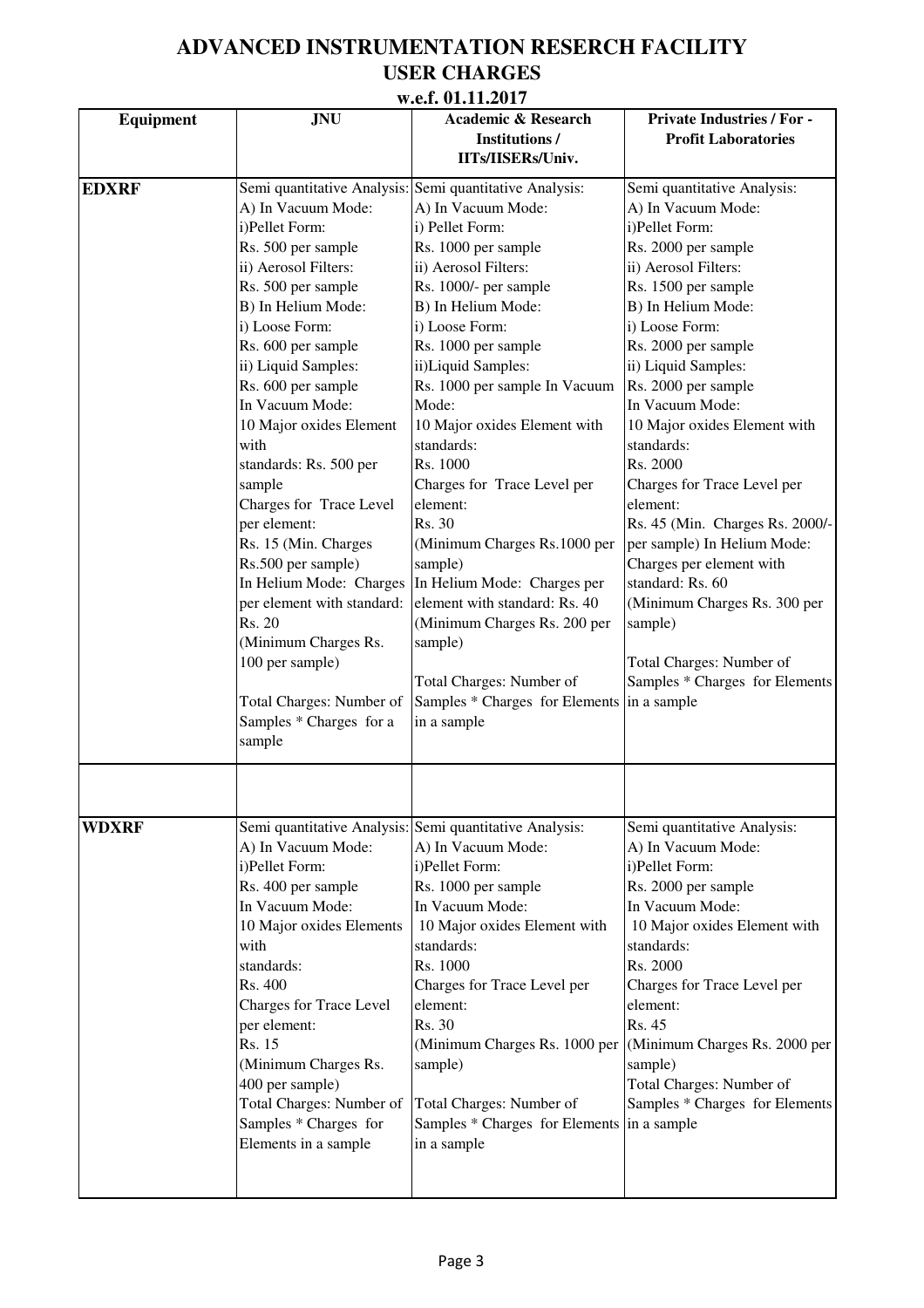| w.c.i. U1.11.4U17           |                                   |                                                                             |                                                                 |  |
|-----------------------------|-----------------------------------|-----------------------------------------------------------------------------|-----------------------------------------------------------------|--|
| Equipment                   | <b>JNU</b>                        | <b>Academic &amp; Research</b><br><b>Institutions/</b><br>IITs/IISERs/Univ. | <b>Private Industries / For -</b><br><b>Profit Laboratories</b> |  |
| Protein                     | Rs. 320 per sample                | Rs. 500 per sample                                                          | Rs. 1000 per sample                                             |  |
| <b>Crystallization Lab.</b> |                                   |                                                                             |                                                                 |  |
|                             | Consumable: Rs. 220               | Consumables: Rs. 400 Plate Rs.                                              | Consumables: Rs. 1000                                           |  |
| <b>For XRD</b>              |                                   |                                                                             |                                                                 |  |
|                             | Plate Rs. 160                     | 300                                                                         | Plate Rs. 500                                                   |  |
|                             |                                   |                                                                             |                                                                 |  |
| X-Ray                       | Rs. 700 per samples               | Rs. 2000 per sample                                                         | Rs. 3000 per sample                                             |  |
| <b>Diffractometer</b>       |                                   |                                                                             |                                                                 |  |
| (XRD) for                   |                                   |                                                                             |                                                                 |  |
|                             |                                   |                                                                             |                                                                 |  |
| Macromolecules &            |                                   |                                                                             |                                                                 |  |
| <b>Proteins</b>             |                                   |                                                                             |                                                                 |  |
|                             |                                   |                                                                             |                                                                 |  |
| <b>Gas Chromatograph</b>    | <b>GC Rs. 500</b>                 | <b>GC Rs. 800</b>                                                           | GC Rs. 1500                                                     |  |
| <b>Mass Spectrometer</b>    | <b>GCMS Rs. 800</b>               | <b>GCMS Rs. 1500</b>                                                        | <b>GCMS Rs. 4500</b>                                            |  |
| (GCMS)                      |                                   |                                                                             |                                                                 |  |
| <b>Multivapour</b>          | Rs. 50                            | Rs. 100                                                                     | Rs. 150                                                         |  |
| w.e.f. 18.01.2021           |                                   |                                                                             |                                                                 |  |
|                             |                                   |                                                                             |                                                                 |  |
|                             |                                   |                                                                             |                                                                 |  |
| <b>GCMS/MS</b>              | Rs. 2000                          | Rs. 5000                                                                    | Rs.10000                                                        |  |
| w.e.f 18.01.2021            |                                   |                                                                             |                                                                 |  |
|                             |                                   |                                                                             |                                                                 |  |
| 500 MHz Nuclear             | a) 1H NMR Rs. 200                 | a) 1H NMR Rs. 400                                                           | a) 1H NMR Rs. 800                                               |  |
| <b>Magnetic Resonance</b>   | b) 13C and other nuclei Rs.       | b) 13C and other nuclei Rs. 550                                             | b) 13C and other nuclei Rs. 1300                                |  |
| (NMR) Spectrometer          | 250                               | c) 2D experiment Rs. 1100                                                   | C) 2D experiment Rs. 2500                                       |  |
| with solid state            | c) 2D expmnt Rs. 500              | e) Solid-state experiment:                                                  | e) Solid-state experiment:                                      |  |
| attachment (CPMAS)          | e) Solid-state experiment:        | i) 1H NMR Rs. 2000                                                          | i) 1H NMR Rs. 7500                                              |  |
|                             | i) 1H NMR Rs. 500                 | ii) 13C NMR or Other Nuclei: Rs.                                            | ii) 13C NMR or Other Nuclei: Rs.                                |  |
|                             | ii) 13C NMR or Other Nuclei: 3600 |                                                                             | 10500                                                           |  |
|                             | Rs. 600                           | f) Variable Temperature:                                                    | f) Variable Temperature:                                        |  |
|                             | f) Variable Temperature:          | i) High Temp. Rs. 300                                                       | i) High Temp. Rs. 500                                           |  |
|                             | i) High Temp. Rs.150              | ii) Low Temp. Rs. not available for                                         | ii) Low Temp. Rs. not available for                             |  |
|                             | ii) Low Temp. Rs. 250             | external users                                                              | external users                                                  |  |
|                             | Charges to be added with          | g) Additional Deuterated Solvent                                            | g) Additional Deuterated Solvent                                |  |
|                             | experiments a/b/c/d/e             | Charges: D2O/CDCl3, DMSO-d6                                                 | Charges: D2O/CDCl3, DMSO-d6                                     |  |
|                             | g) Additional Deuterated          | Rs. 150 per sample                                                          | Rs. 450 per sample                                              |  |
|                             | Solvent Charges:                  |                                                                             |                                                                 |  |
|                             | D2O/CDCl3, DMSO-d6 Rs.            |                                                                             |                                                                 |  |
|                             | 100                               |                                                                             |                                                                 |  |
|                             |                                   |                                                                             |                                                                 |  |
|                             |                                   |                                                                             |                                                                 |  |
|                             |                                   |                                                                             |                                                                 |  |
|                             |                                   |                                                                             |                                                                 |  |
|                             |                                   |                                                                             |                                                                 |  |
|                             |                                   |                                                                             |                                                                 |  |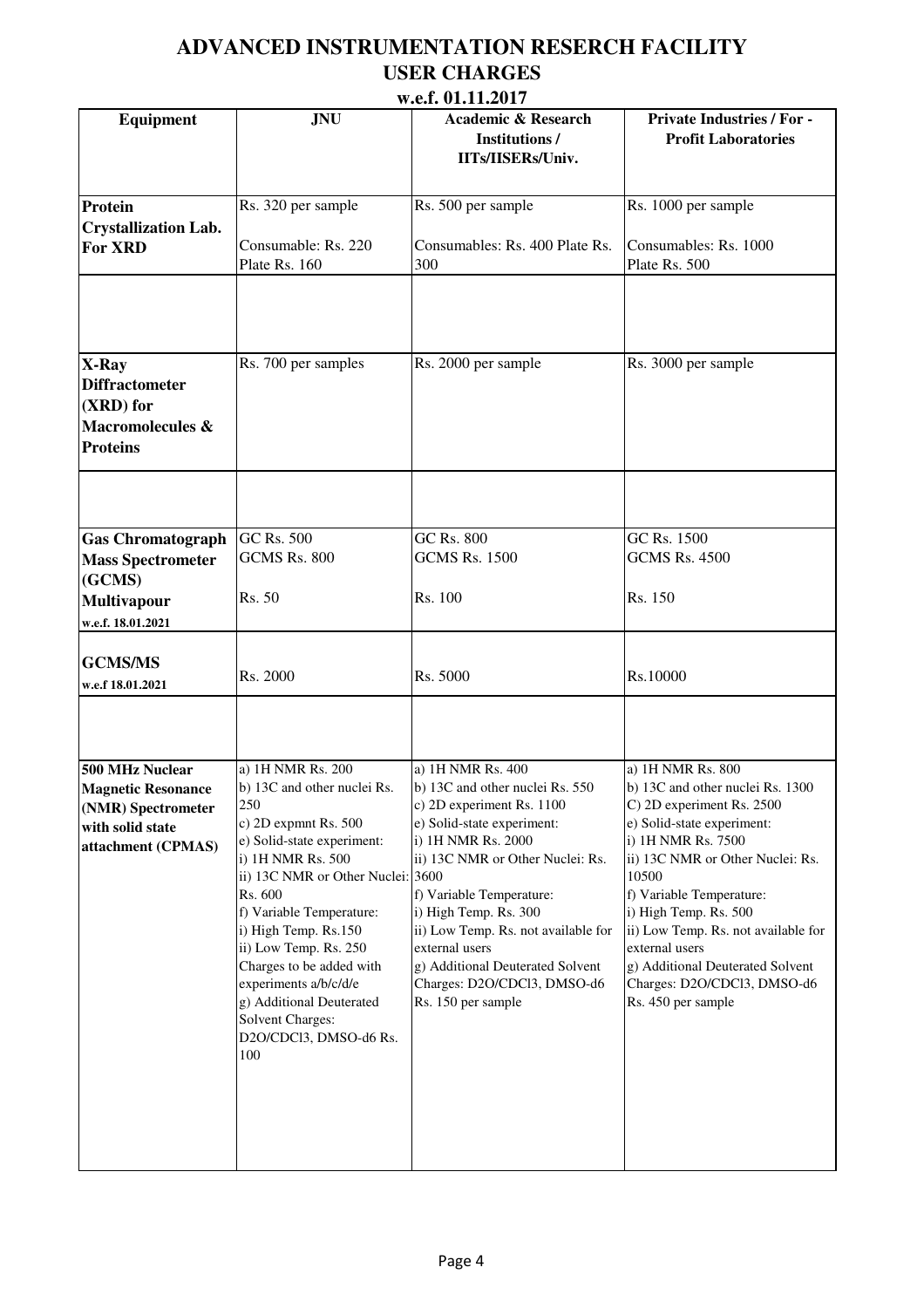| <b>Equipment</b>                                                           | <b>JNU</b>                                                                                                                                                                                                                                                                                                                                                                                                                                                                                                                                                                                                        | W.C.L. VI.LL.4VL/<br><b>Academic &amp; Research</b><br><b>Institutions/</b><br>IITs/IISERs/Univ.                                                                                                                                                                                                                                                                                                                                                                                                                                                                                                                                                                                    | <b>Private Industries / For -</b><br><b>Profit Laboratories</b>                                                                                                                                                                                                                                                                                                                                                                                                                                                                                                                                                                                        |
|----------------------------------------------------------------------------|-------------------------------------------------------------------------------------------------------------------------------------------------------------------------------------------------------------------------------------------------------------------------------------------------------------------------------------------------------------------------------------------------------------------------------------------------------------------------------------------------------------------------------------------------------------------------------------------------------------------|-------------------------------------------------------------------------------------------------------------------------------------------------------------------------------------------------------------------------------------------------------------------------------------------------------------------------------------------------------------------------------------------------------------------------------------------------------------------------------------------------------------------------------------------------------------------------------------------------------------------------------------------------------------------------------------|--------------------------------------------------------------------------------------------------------------------------------------------------------------------------------------------------------------------------------------------------------------------------------------------------------------------------------------------------------------------------------------------------------------------------------------------------------------------------------------------------------------------------------------------------------------------------------------------------------------------------------------------------------|
| <b>Surface Plasmon</b><br><b>Resonance (SPR)</b><br><b>Spectrometer</b>    | Rs. 600 per day<br>SPR bare gold discs: Rs.<br>3000<br>Chemicals and other<br>consumables: Rs. 500 per<br>experiement<br>Vacuum filter assembly<br>Rs. 2000                                                                                                                                                                                                                                                                                                                                                                                                                                                       | Rs. 1200 per day<br>SPR bare gold discs: Rs. 4000<br>Chemicals and other<br>consumables: Rs. 1000 per<br>experiement                                                                                                                                                                                                                                                                                                                                                                                                                                                                                                                                                                | Rs. 3000 per day<br>SPR bare gold discs: Rs. 4000<br>Chemicals and other<br>consumables: Rs. 1500 per<br>experiement<br>Vacuum filter assembly Rs. 2000 Vacuum filter assembly Rs. 2000                                                                                                                                                                                                                                                                                                                                                                                                                                                                |
| Galvanostat-<br><b>Potentiostat for</b><br>electrochemical<br>measurements | Rs.100 for each<br>sample/analysis<br>Consumables: Rs.250                                                                                                                                                                                                                                                                                                                                                                                                                                                                                                                                                         | Rs. 100 for each sample/analysis<br>Consumables:Rs.500                                                                                                                                                                                                                                                                                                                                                                                                                                                                                                                                                                                                                              | Rs.500/- for each<br>sample/analysis<br>Consumables: Rs. 1000                                                                                                                                                                                                                                                                                                                                                                                                                                                                                                                                                                                          |
| <b>Mass Spectrometry</b>                                                   | MALDI based analysis<br>1. Intact Mass / MW<br>Determination: Rs. 250<br>2. Peptide Mass<br>Fingerprinting<br>(PMF):Rs.400<br>3.MS/MS Protein Id:Rs.600<br>4.LC-Maldi (Protein<br>Id/PTMs):Rs.1200<br>5.iTRAQanalysis:Rs-12,000<br>6.MS/MS analysis<br>(perPrecursorion): Rs.250<br>LC-ESI-MS/MS based<br>analysis<br>1.InactMass/MW<br>determ:Rs.400<br>2. UPLC-MS/MS<br>3. UPLC-MS/MS analysis<br>(Qualitative): Rs.2500 4.<br>MS/MS analysis per Rs. 300<br>5.RP/RP 2D-nano LC-<br>MS/MS:Rs.2000<br><b>OffGel Fractionator</b><br>Rs.1000 per sample<br><b>Bio Analyzer</b><br>Rs.1500 per chip (12<br>sample) | MALDI based analysis<br>1. Intact Mass / MW<br>Determination: Rs.600<br>2. Peptide Mass Fingerprinting<br>(PMF):Rs.1000<br>3.MS/MS Protein Id:Rs 1500<br>4.LC-Maldi (Protein<br>Id/PTMs):Rs.5000<br>5.iTRAQanalysis:Rs-50,000<br>6.MS/Ms analysis per<br>Precursorion):Rs.500<br>LC-ESI-MS/MS<br>1.InactMass/MW<br>determination:Rs.800<br>2. UPLC-MS/MS<br>analysis(Qualitative):Rs.2000<br>3.UPLC-<br>analysis(Qualitative): Rs.600 MS/MSanalysis(perPrecursorion):<br>Rs.5000<br>4.MS/MS analysis(per<br>Precursorion):Rs.600<br>5.RP/RP 2D-nano LC-<br>MS/MS:Rs.4000<br><b>OffGel Fractionator</b><br>Rs.2000 per sample<br><b>Bio Analyzer</b><br>Rs.3000 per chip (12 sample) | MALDI based analysis<br>1. Intact Mass / MW<br>Determination: Rs.1500<br>2. Peptide Mass Fingerprinting<br>(PMF):Rs.2500<br>3.MS/MS Protein Id:Rs 3500<br>4.LC-Maldi (Protein<br>Id/PTMs):Rs.7000<br>5.iTRAQanalysis:Rs2.5 lac<br>6.MS/Msanalysis(per<br>Precursorion):Rs.1500<br>LC-ESI-MS/MS<br>1.InactMass/MW<br>determination:Rs.1500<br>2.UPLC-<br>MS/MSanalysis(Qualitative):Rs.40<br>00<br>3.UPLC-<br>MS/MSanalysis(perPrecursorion):<br>Rs.10000<br>4.MS/MS analysis(per<br>Precursorion):Rs.1500<br>5.RP/RP 2D-nano LC-<br>MS/MS:Rs.10000<br>OffGel Fractionator<br>Rs.3000 per sample<br><b>Bio Analyzer</b><br>Rs.4500 per chip (12 sample) |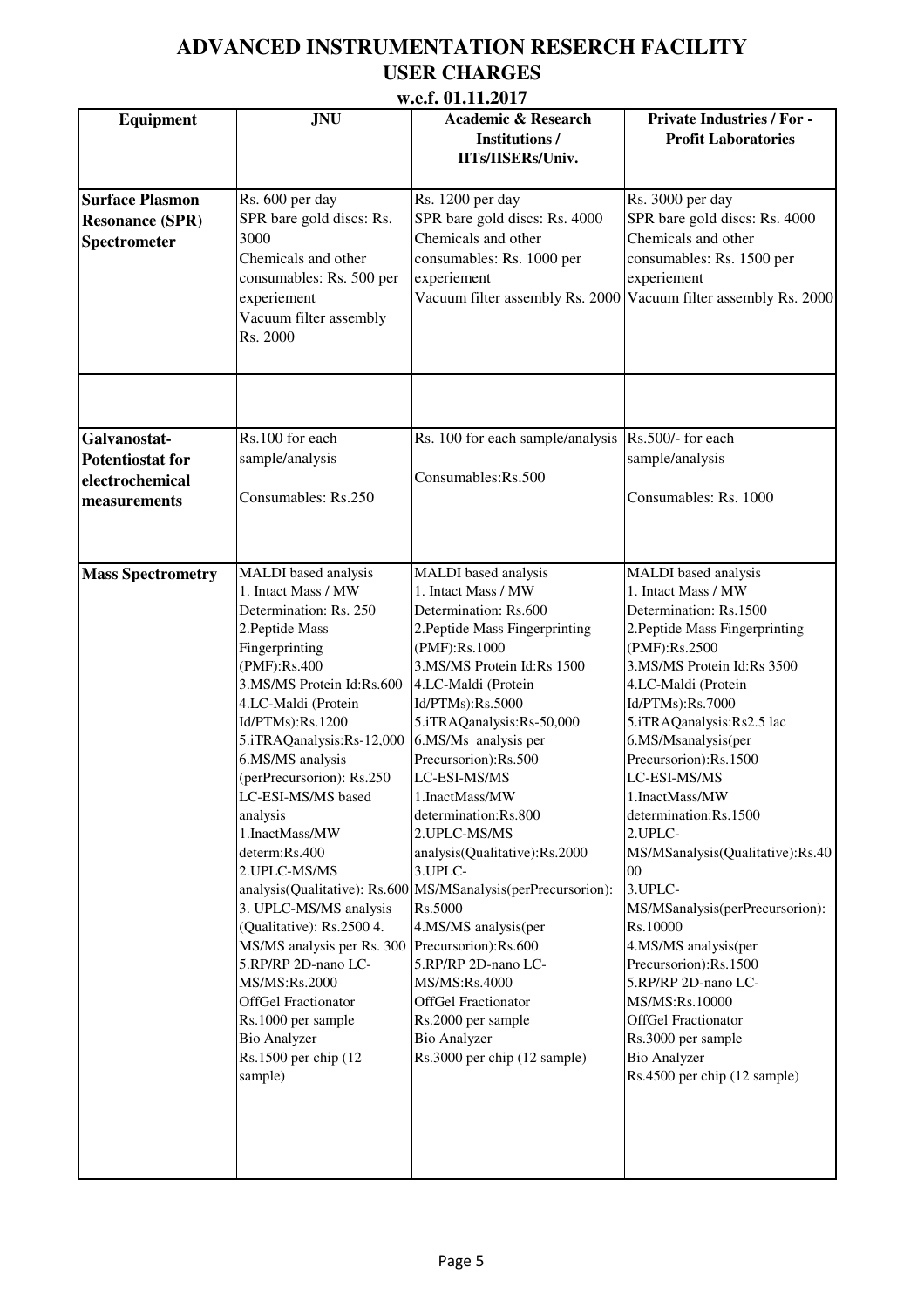|                                                                                 |                                                                                              | W.C.I. VI.LL.4VL/                                                                                                                                |                                                                                            |
|---------------------------------------------------------------------------------|----------------------------------------------------------------------------------------------|--------------------------------------------------------------------------------------------------------------------------------------------------|--------------------------------------------------------------------------------------------|
| <b>Equipment</b>                                                                | <b>JNU</b>                                                                                   | <b>Academic &amp; Research</b><br><b>Institutions/</b><br>IITs/IISERs/Univ.                                                                      | <b>Private Industries / For -</b><br><b>Profit Laboratories</b>                            |
| <b>Femtosecond Laser</b><br><b>Facility</b><br>(Fluorescence Up-<br>conversion) | Rs. 1250 per day<br>or<br>Rs. 250 per hour                                                   | Rs. 1875 per day or<br>Rs. 375 per hour                                                                                                          | Rs. 3750 per day                                                                           |
|                                                                                 |                                                                                              |                                                                                                                                                  |                                                                                            |
| <b>Circular Dichroism</b><br>Spectrometer                                       | Rs. 200 per hour                                                                             | Rs. 700 per hour                                                                                                                                 | Rs. 2500 per hour                                                                          |
|                                                                                 |                                                                                              |                                                                                                                                                  |                                                                                            |
| <b>Stop Flow</b>                                                                | Rs. 100 per sample                                                                           | Rs. 500 per sample                                                                                                                               | Rs. 1000 per sample                                                                        |
|                                                                                 |                                                                                              |                                                                                                                                                  |                                                                                            |
| <b>Cell Sorter and Flow</b><br>Cytometer                                        | Rs. 600 per hour / per 10                                                                    | Rs. 1000 per hour / per 10<br>samples for flow cytometer samples for flow cytometer<br>(incl. Sheath fluid charges) (incl. Sheath fluid charges) | Rs. 1800 per hour / per 10<br>samples for flow cytometer (incl.<br>Sheath fluid charges)   |
|                                                                                 |                                                                                              |                                                                                                                                                  |                                                                                            |
| <b>Quartz Crystal</b><br><b>Microbalance</b>                                    | Rs. 100 for each sample<br>Quartz crystal Ti/Au: Rs.<br>4200 Consumables: Rs.<br>250 per day | Rs. 200 for each sample Quartz<br>crystal Ti/Au: Rs. 4200<br>Consumables: Rs. 500 per day                                                        | Rs. 100 for each sample Quartz<br>crystal Ti/Au: Rs. 4200<br>Consumables: Rs. 1000 per day |
|                                                                                 |                                                                                              |                                                                                                                                                  |                                                                                            |
| <b>Physical Property</b><br>Measurement System or<br>(PPMS)                     | Rs. 1400 per day<br>Rs. 175 per hour                                                         | Rs. 2800 per day<br>or<br>Rs. 350 per hour                                                                                                       | Rs. 7000 per day                                                                           |
|                                                                                 |                                                                                              |                                                                                                                                                  |                                                                                            |
| <b>Live Cell Confocal</b><br>Microscope                                         | Rs. 750 per hour<br>and beyond 6 hrs. Rs, 600<br>per hour                                    | Rs. 3500 per hour<br><b>TIRF</b>                                                                                                                 | Rs. 5000 per hour<br><b>TIRF</b>                                                           |
| <b>TIRF</b>                                                                     | Rs. 450 per hour                                                                             | Rs. 2000 per hour                                                                                                                                | Rs. 4000 per hour                                                                          |
| <b>Bio Station</b>                                                              | Rs. 450 per hour                                                                             | Rs. 2000 per hour                                                                                                                                | Rs. 4000 per hour                                                                          |
| <b>Nikon Confocal</b>                                                           | Rs. 400 per hour                                                                             | Rs. 2500 per hour                                                                                                                                | Rs. 6000 per hour                                                                          |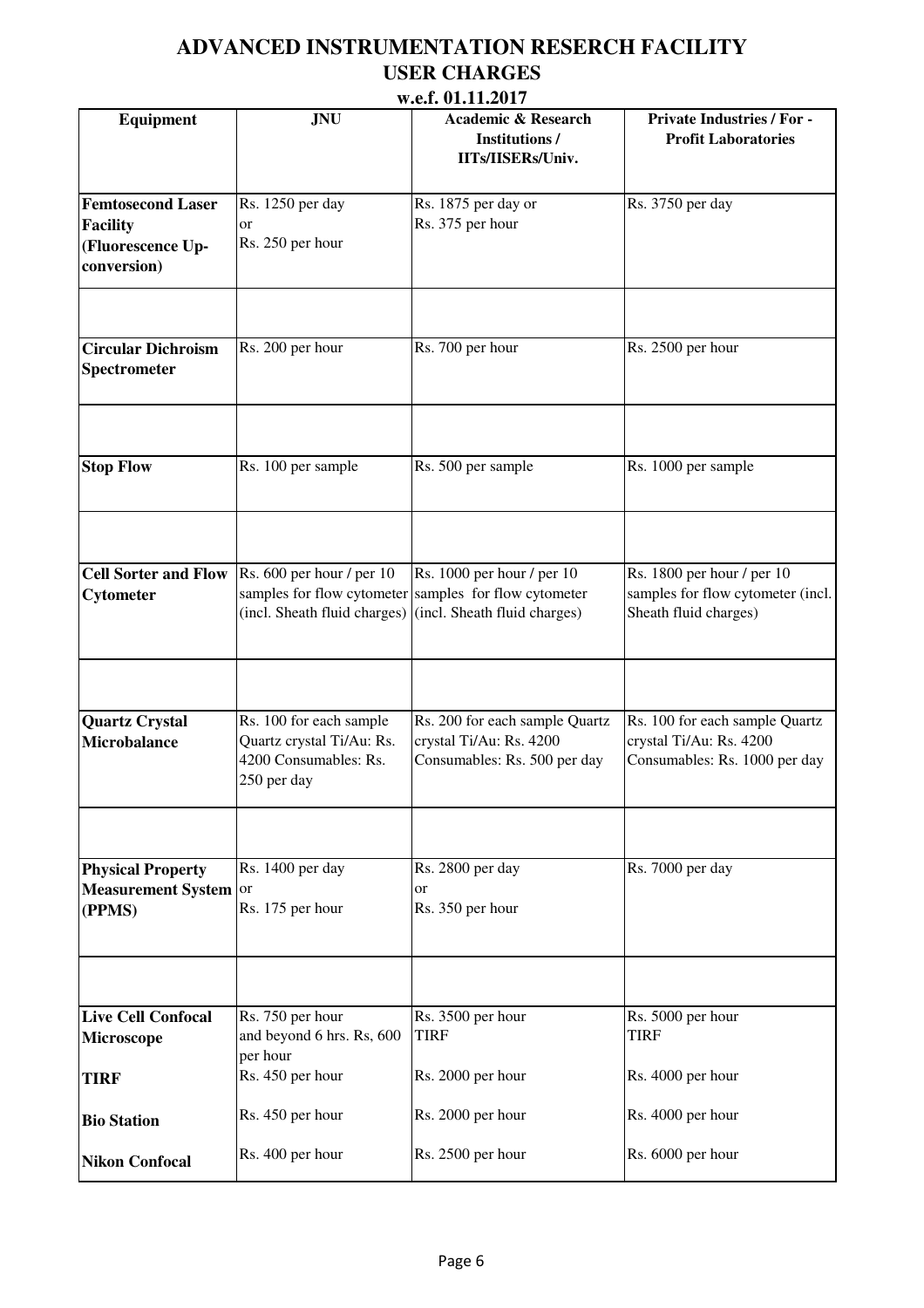| w.c.i. v1.11.∠v1 /                                                                                               |                                                                                                                    |                                                                                                                  |                                                                                                                   |  |
|------------------------------------------------------------------------------------------------------------------|--------------------------------------------------------------------------------------------------------------------|------------------------------------------------------------------------------------------------------------------|-------------------------------------------------------------------------------------------------------------------|--|
| <b>Equipment</b>                                                                                                 | <b>JNU</b>                                                                                                         | <b>Academic &amp; Research</b><br><b>Institutions/</b><br>IITs/IISERs/Univ.                                      | <b>Private Industries / For -</b><br><b>Profit Laboratories</b>                                                   |  |
| <b>Electron</b><br>Paramagnetic<br><b>Resonance</b><br>Spectroscopy with low<br>tempurature<br>measurement setup | Rs. 200 per sample or 350 Rs. 600 per sample<br>per hour                                                           |                                                                                                                  | Rs. 1100 per sample                                                                                               |  |
| <b>EPR</b> at different<br>tempratures<br><b>Chemicals and other</b><br>consumables:                             | Rs. 600 per sample or per<br>scan at different<br>temprature Rs. 200<br>Rs. 100 per sample                         | Rs. 2000 per sample or per scan<br>at different tempratures Rs. 500<br>Rs 200 per sample                         | Rs. 5000 per sample or per scan<br>at different temprature Rs. 1000<br>Rs. 500 per sample                         |  |
| [Model: Bruker EMX<br>MicroX]                                                                                    |                                                                                                                    |                                                                                                                  |                                                                                                                   |  |
| <b>Operating Frequency</b><br>9.7 GHz<br>Temprature: upto                                                        |                                                                                                                    |                                                                                                                  |                                                                                                                   |  |
| 100K                                                                                                             |                                                                                                                    |                                                                                                                  |                                                                                                                   |  |
| <b>Combined Confocal</b><br><b>Raman-AFM</b><br>Microscope                                                       | Rs. 250 per sample<br>Raman Single Spectra<br>Rs. 200 per sample<br>Raman Imaging<br>Rs. 300 per sample            | Rs. 500 per sample<br>Raman Single Spectra<br>Rs. 400 per sample<br>Raman Imaging<br>Rs. 600 per sample          | Rs. 1000 per sample<br>Raman Single Spectra<br>Rs. 800 per sample<br>Raman Imaging<br>Rs. 1200 per sample         |  |
|                                                                                                                  |                                                                                                                    |                                                                                                                  |                                                                                                                   |  |
| <b>Field Emssion</b><br><b>Scanning Electron</b><br>Microscope (FESEM)<br>with Focussed Ion<br><b>Beam (FIB)</b> | High Vacuum Mode<br>Rs. 300 per sample<br>Low Vacuum Mode<br>Rs. 600 per sample<br>*Charges is only for<br>viewing | High Vacuum Mode<br>Rs. 700 per sample<br>Low Vacuum Mode<br>Rs. 1200 per sample<br>*Charges is only for viewing | High Vacuum Mode<br>Rs. 2000 per sample<br>Low Vacuum Mode<br>Rs. 3000 per sample<br>*Charges is only for viewing |  |
|                                                                                                                  |                                                                                                                    |                                                                                                                  |                                                                                                                   |  |
| <b>FCS</b>                                                                                                       | Rs. 150 per hour<br>or<br>Rs. 1000 per day                                                                         | Rs. 250 per hour<br>or<br>Rs. 2500 per day                                                                       | Rs. 5000 per day                                                                                                  |  |
| <b>Simulation</b><br>Laboratory<br>(Schrodinger<br>Software)                                                     | Rs. 50 per hour                                                                                                    | Rs. 100 per hour                                                                                                 | Rs. 200 per hour                                                                                                  |  |